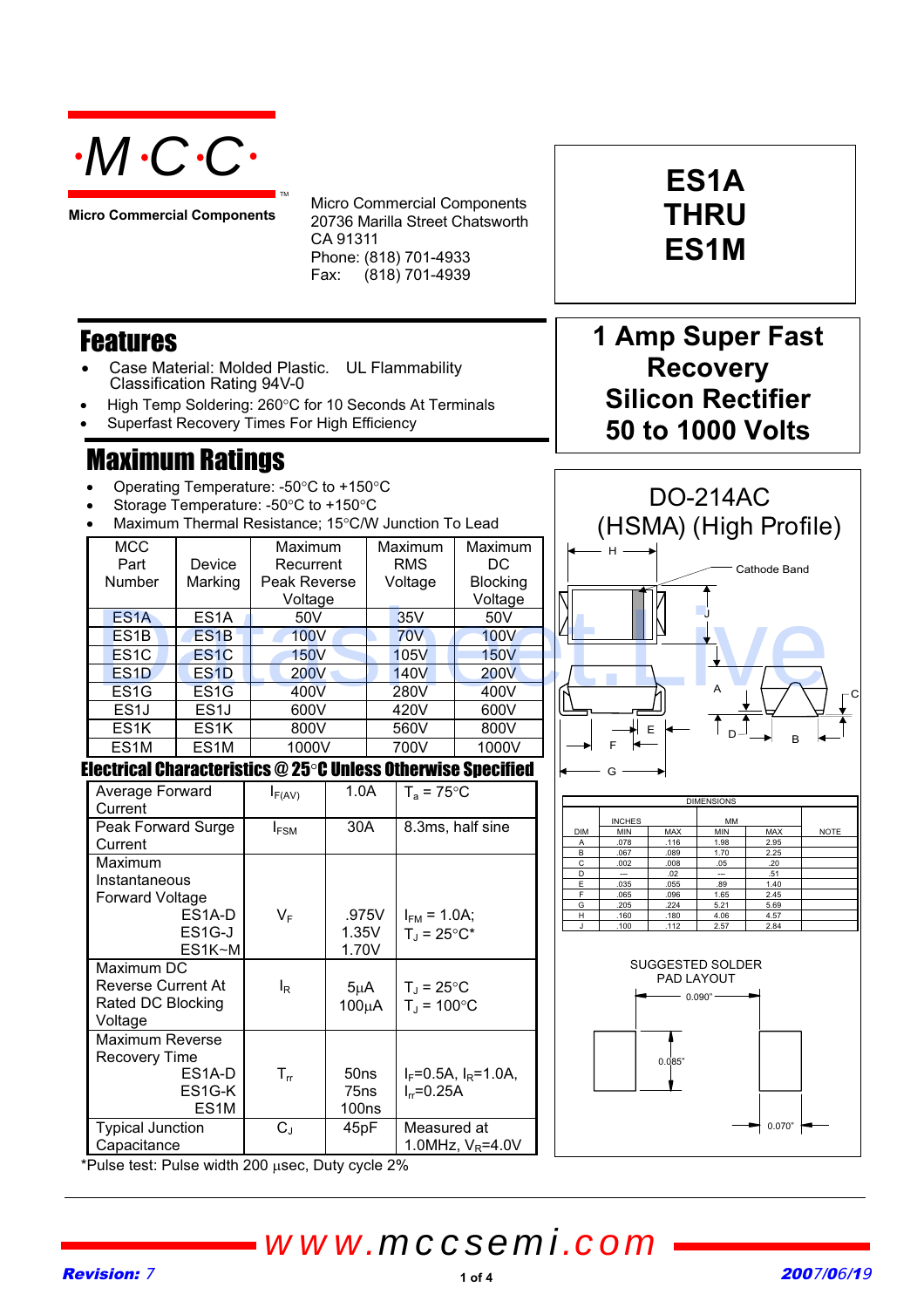### ES1A thru ES1M

Figure 1 Typical Forward Characteristics



Instantaneous Forward Current - Amperes *versus* Instantaneous Forward Voltage - Volts



**Micro Commercial Components**



Ambient Temperature -°C



Reverse Voltage - Volts

*www.mccsemi.com*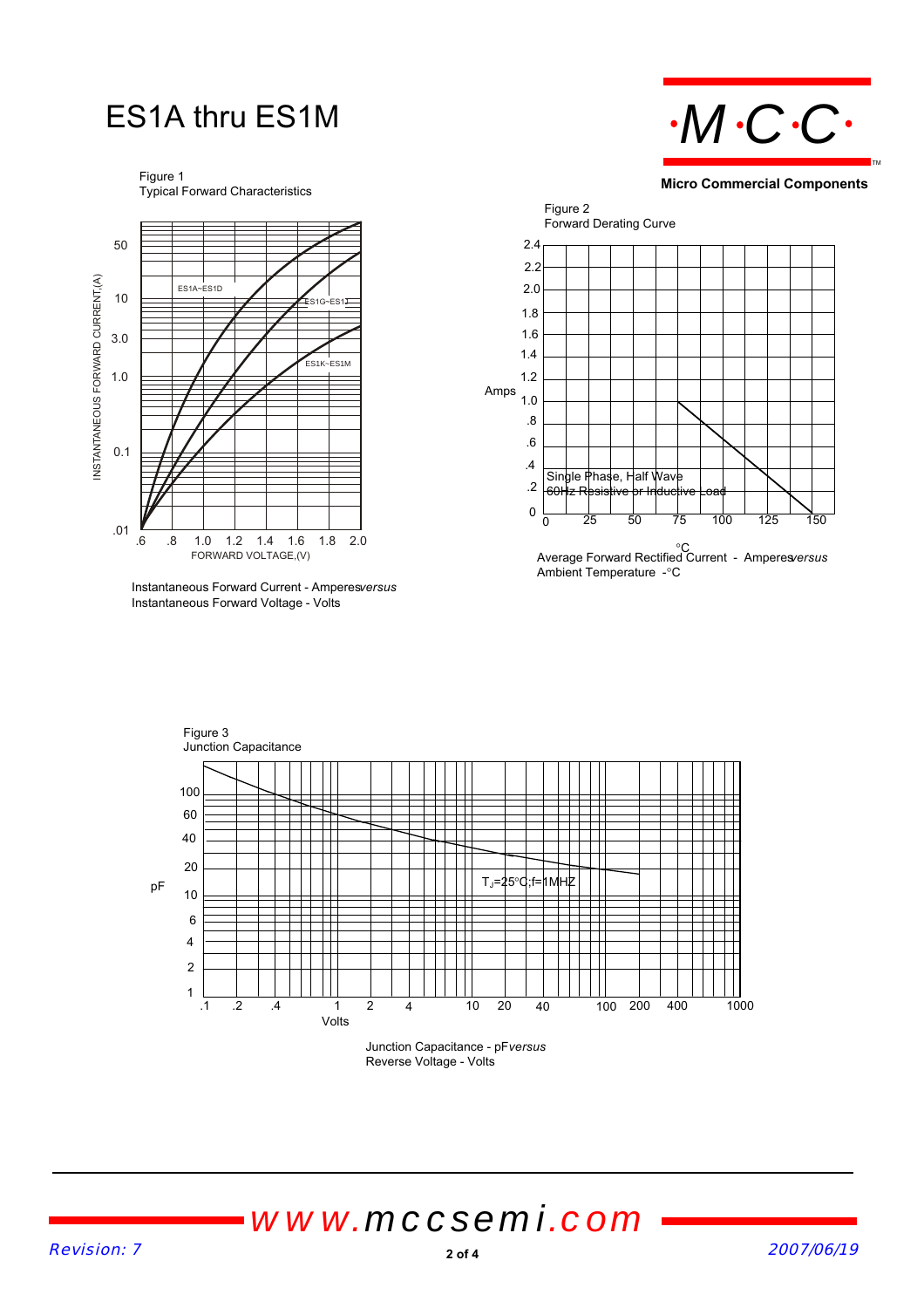

**Micro Commercial Components**

TM

### ES1A thru ES1M



Peak Forward Surge Current - Amperesversus Number Of Cycles At 60Hz - Cycles



PERCENT OF RATED PEAK REVERSE VOLTAGE (%)

#### Figure 6 Reverse Recovery Time Characteristic And Test Circuit Diagram





1. Rise Time = 7ns max. Input impedance = 1 megohm, 22pF 2. Rise Time = 10ns max. Source impedance = 50 ohms 3. Resistors are non-inductive



## *www.mccsemi.com*